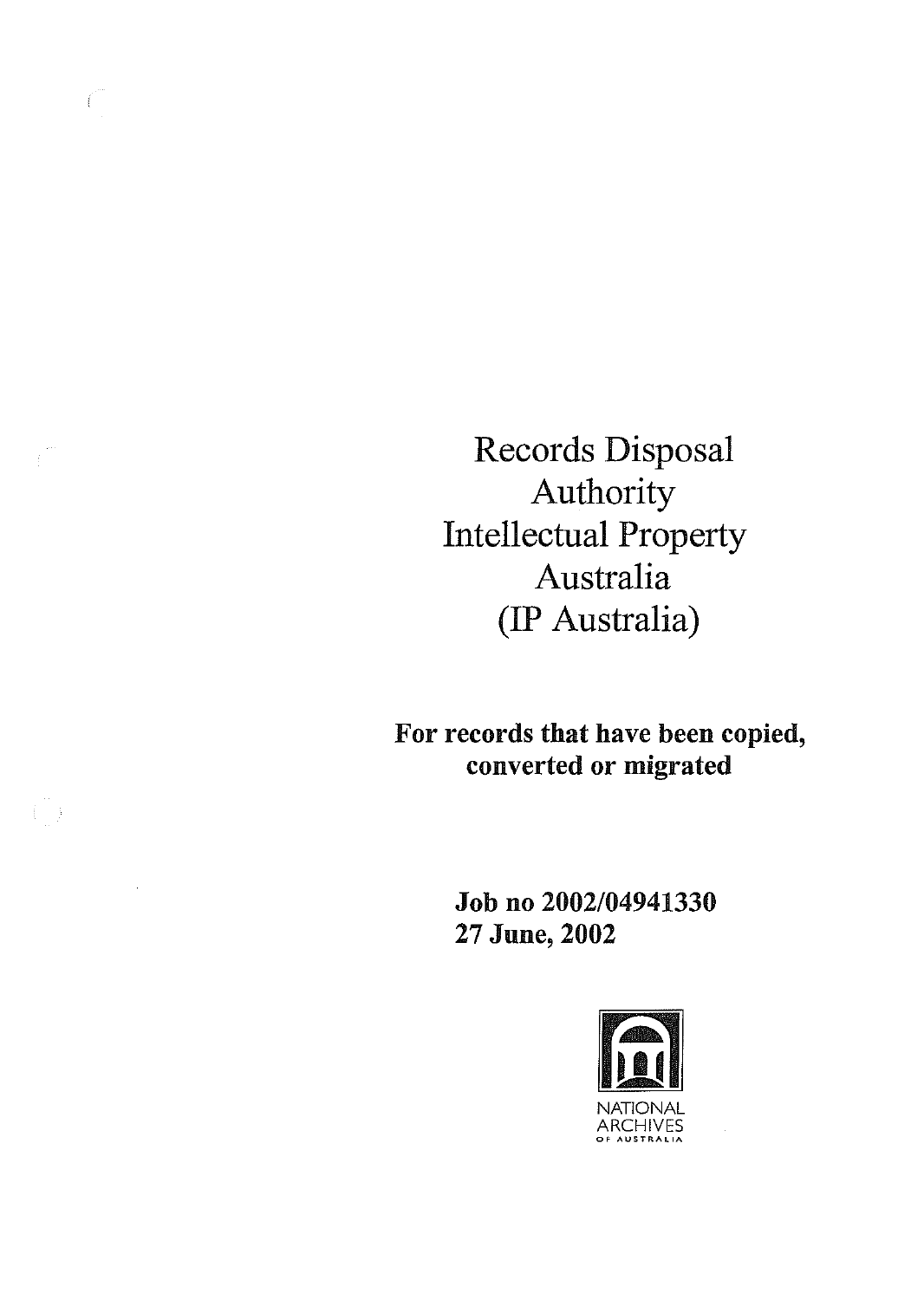$\ddot{\phantom{a}}$ 

 $\sim 10^{-1}$ 

© Commonwealth of Australia 2002

This work is copyright. Apart from any use as permitted under the Copyright Act 1968, no part may be reproduced by any process without prior written permission from the National Archives of Australia. Requests and inquiries concerning reproduction and rights should be directed to the Publications Manager, National Archives of Australia, PO Box 7425, Canberra Mail Centre ACT 2610, Australia.

 $\frac{1}{2}$ 

 $\theta(\epsilon,\epsilon)$  , and  $\epsilon$  , and  $\epsilon$  $\mathcal{F}^{\mathcal{G}}$  , where  $\mathcal{F}^{\mathcal{G}}$  is a subset of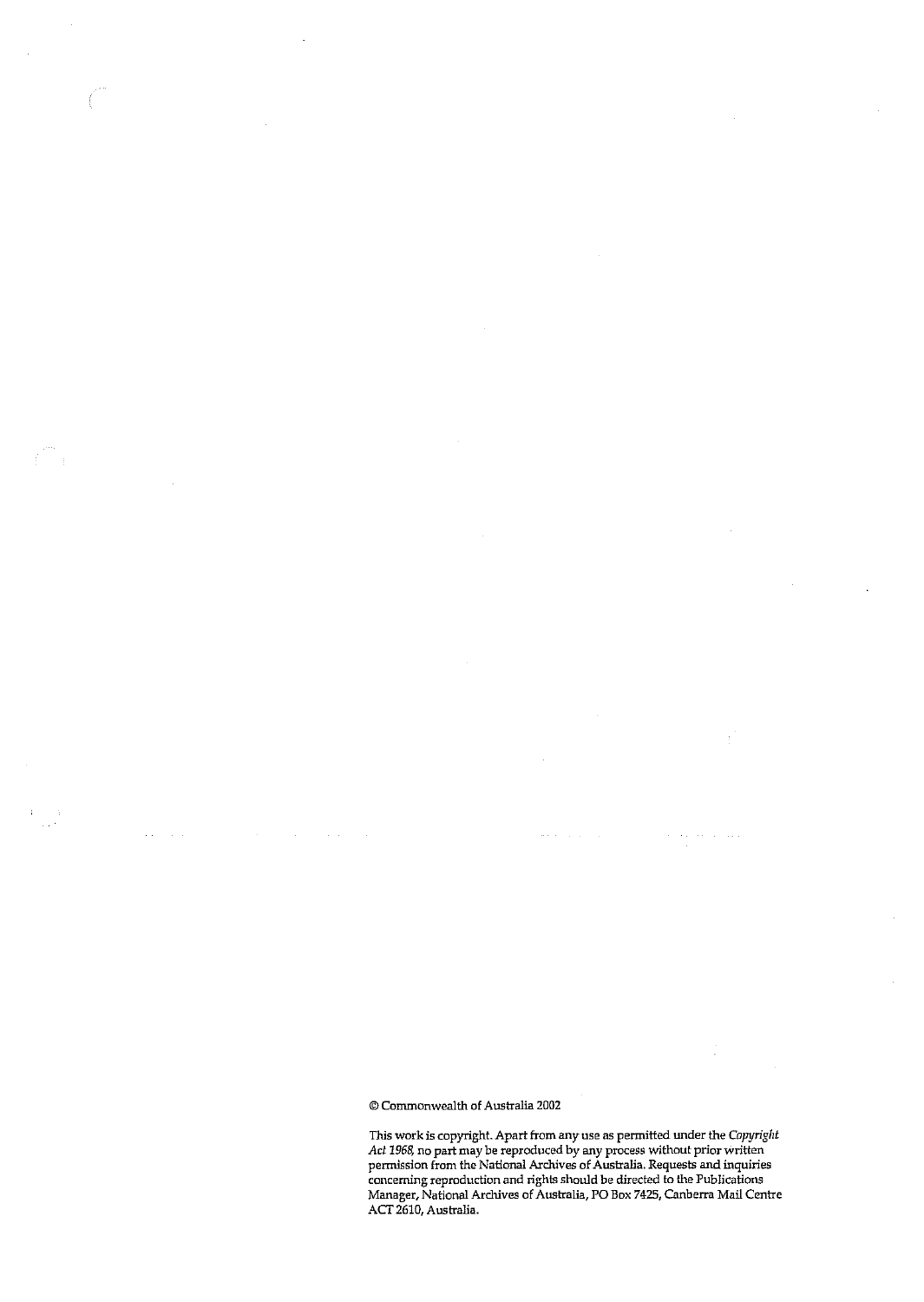*NationalArchives ofAustralia***-** *RecordsDisposal Authority***-** *Intellectual Property Australia 27* **JUlie,** *2002* 

## **CONTENTS**

 $\left\langle \right\rangle$ 

 $\frac{1}{\sqrt{2}}$ 

| <b>INTRODUCTION</b>                        | 5  |
|--------------------------------------------|----|
|                                            |    |
| Definitions                                | 5  |
| Scope                                      | 5  |
| Amendment and Variations to this Authority | 5  |
| <b>EXCLUSIONS</b>                          | 7  |
| <b>CONDITIONS</b>                          | 7  |
|                                            |    |
| Application                                |    |
| Copying Standards                          |    |
| Copying Process Management                 |    |
| Maintenance of Copies                      | 8  |
| Access to Copies                           | 8  |
| <b>Electronic Systems and Reporting</b>    | 9  |
| Disposal and Management of Source Records  | 9  |
| <b>AUTHORISATION</b>                       | 11 |
| <b>CLASSES</b>                             | 13 |

الأواسي ولأمرض

 $\zeta = \zeta$  .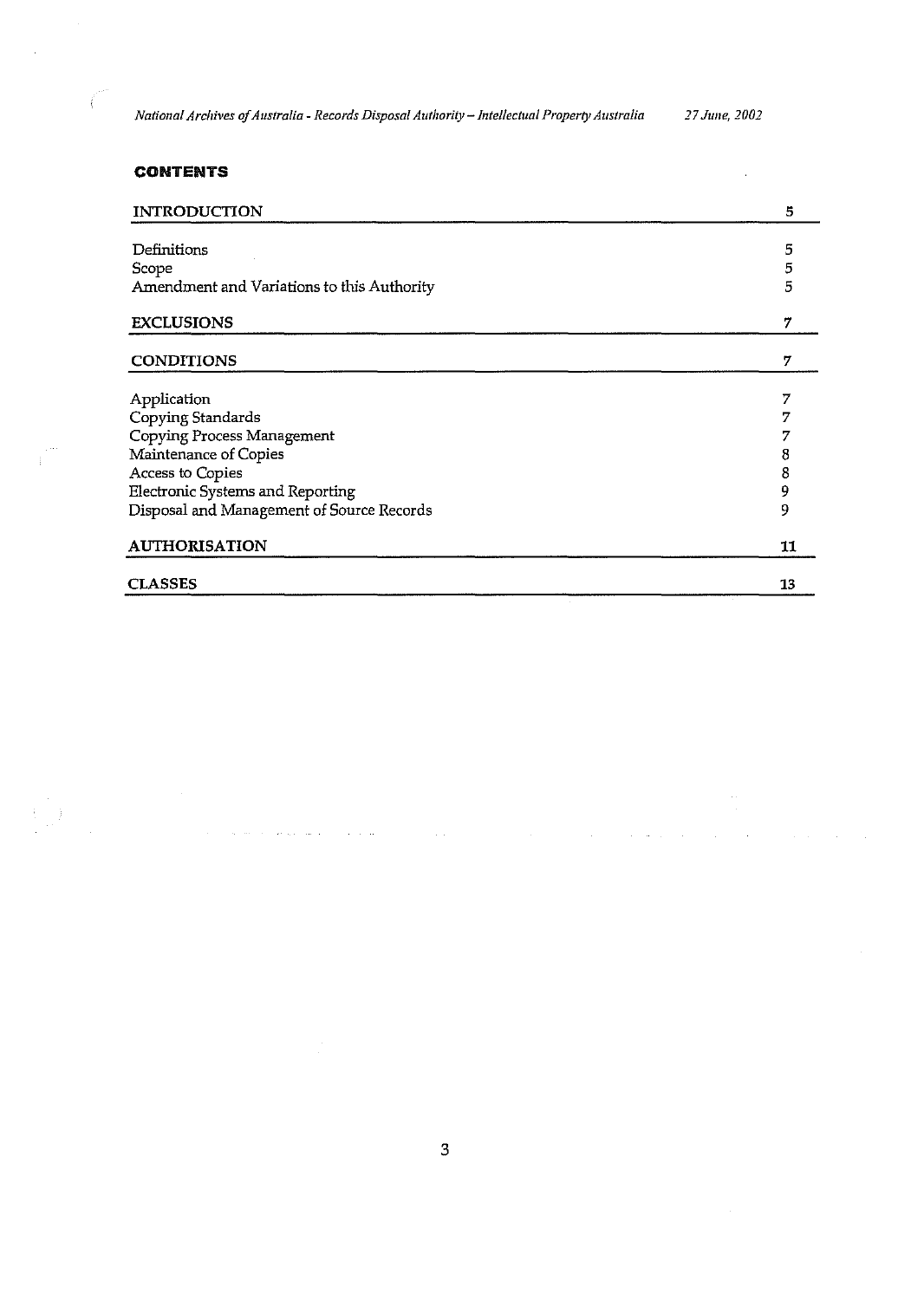$\mathcal{L}_{\mathcal{D}_{\mathcal{A}}}$ 

ال<br>الأولى الأولى الأولى الأولى الأولى التي

 $\hat{\varphi}$  .

÷,

and<br>San Amerika Serikat di San Amerika Serika Serika Serika Serika Serika Serika Serika Serika Serika Serika Serik

## This page is left deliberately blank.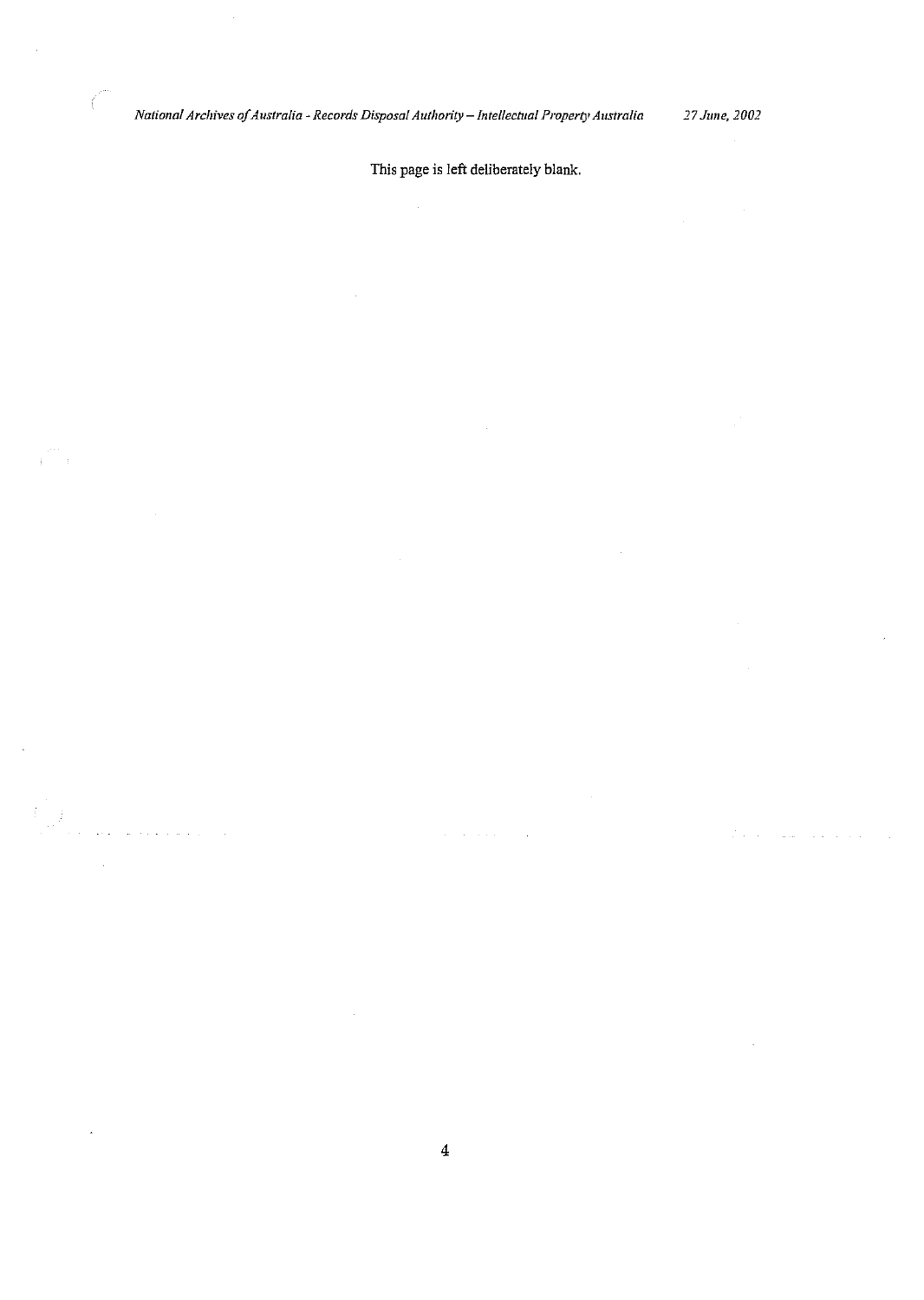## INTRODUCTION

The object of the authority is to allow the agency to destroy records, in certain categories, that for all intents and purposes have been made redundant by the production and use of acceptable copies managed to adequate recordkeeping standards. When the originals are destroyed (if not before, in some cases) the copies will become the principal record of the matters concerned, so it is essential to ensure that the copies have the authenticity, integrity, reliability and useability necessary to substitute for the original source records. Some of the copies will need to be retained for lengthy periods or, in some cases, indefinitely as National Archives. The National Archives of Australia has identified exclusions and attached conditions to the use of the authority to help ensure that the agency's copying activities and destruction of source records are undertaken in a controlled and accountable fashion, and with minimum risk to the Commonwealth and the public.

#### Definitions

*Source records* means the records or documents that have been copied. Such records may be original records or they may themselves be copies that have become the target of subsequent copying exercises.

*Recordkeeping system*means an information system, which captures, manages and provides access to records through time (equivalent to *records system* as defined by ISO 15489.)

#### Scope

Ť

This disposal authority may be applied to records in the following categories:

- original paper-based innovation patent application documents
- original paper-based standard or provisional patents application documents.

Specific permission must be sought from National Archives for the destruction or other disposal of:

- original paper-based standard or provisional patent case files created before 24 June 2002.
- other source records that have been, at some point, the principal form of the record that the agency has used and relied on in the normal course of business and are unappraised or included in an National Archives disposal authority for permanent retention or retention as National Archives.

In issuing the authority, the National Archives envisages the use of a wide range of copying processes and storage media where the substantive content, structure, and context of source records are reproduced, reformatted, converted or migrated. The authority therefore covers, but is not Iimited to, document imaging and microform applications.

### Amendment and variation to this authority

The National Archives must approve all amendments or variations to the classes in this authority. Officers who have difficulty using the authority should approach the agency Records Manager. If there are problems with the application of the authority that cannot be resolved by the agency, the Records Manager should contact the National Archives.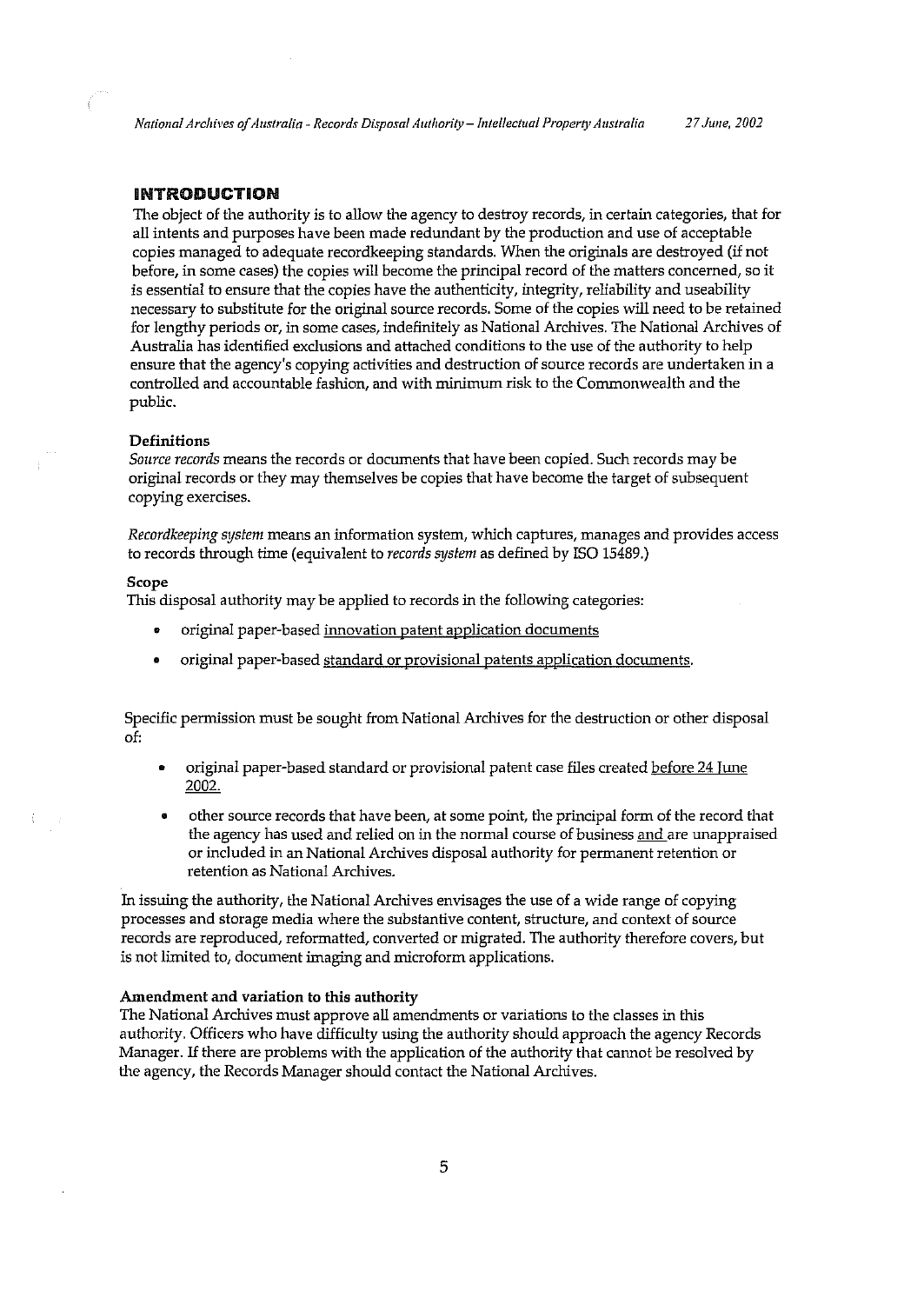## **CONTACT INFORMATION**

Enquiries about this disposal authority should be directed to the Canberra Office of the National Archives of Australia: Queen Victoria Terrace Tel: (02) 6212 3610 Parkes ACT 2600<br>PO Box 7425 Email: recordkeeping@naa.gov.au Canberra Mail Centre

Website: www.naa.gov.au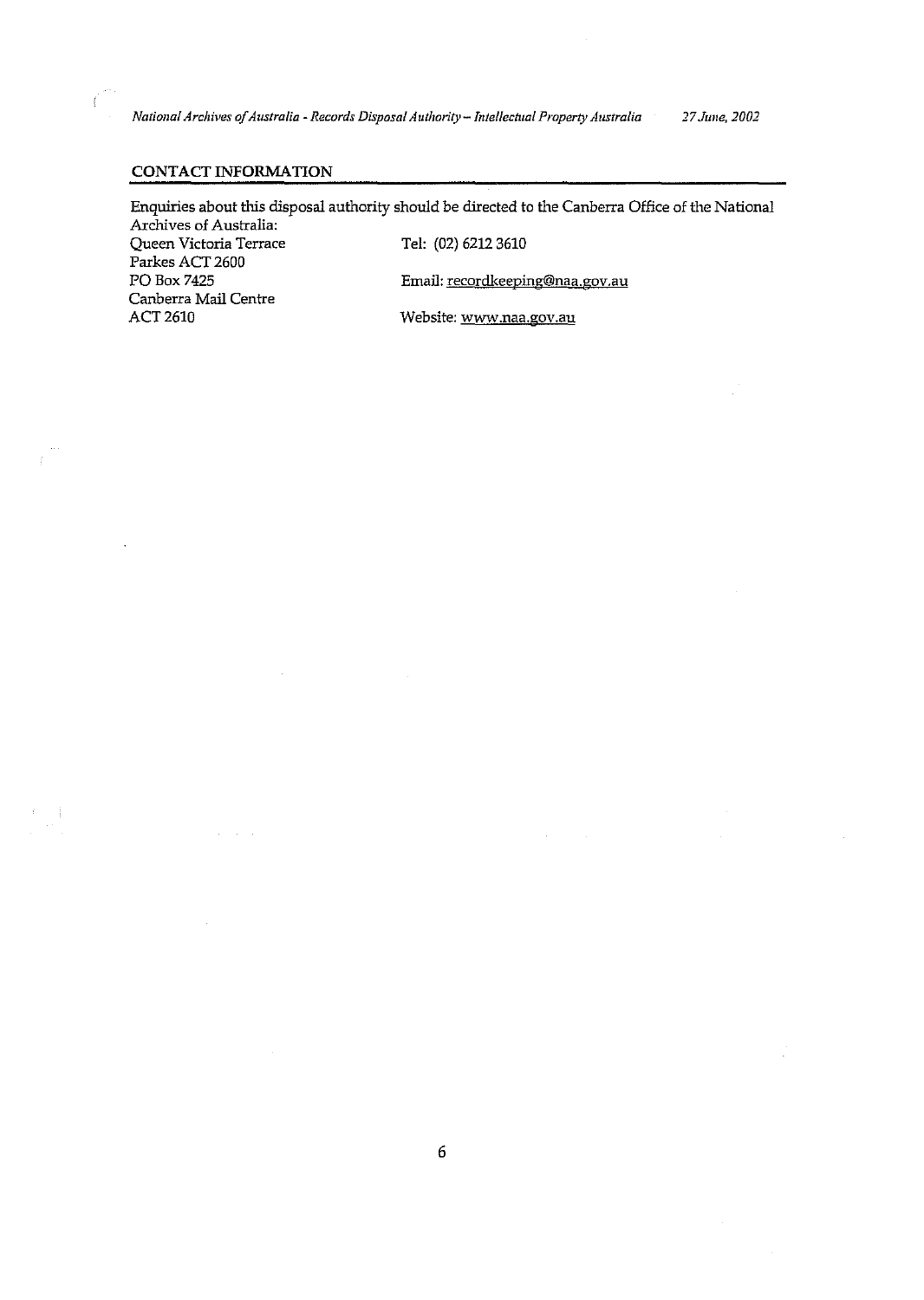## **EXCLUSIONS**

The authority does not cover the disposal of source records where:

- (a) there is a legal requirement to keep or retain the records in that particular form;
- (b) they are required, or likely to be required, for a current or pending court action, government inquiry or investigation, or they are the subject of a current application for access under Freedom of Information, Archives or other relevant legislation,
- (c) there is a government policy or directive not to destroy them;
- (d) the National Archives has issued a specific authority requiring their retention in a particular form or medium (for example, their original form);
- (e) they are subject to a disposal freeze;
- (f) the copies are generated for convenience of reference only and do not meet accepted standards of adequate recordkeeping; or
- (g) they are on loan to the agency from the custody of the National Archives. The National Archives requires loaned records to be returned in the same form and condition unless otherwise agreed.

## **CONDITIONS**

### Application

The disposal authority may only be applied:

- (a) by the agency or agency with current functional responsibility for the records **concerned, or their authorised agents;**
- (b) in situations where the agency responsible for the source records, or its functional successors, made the copies for administrative or preservation purposes.

The National Archives may withdraw authorisation in cases of non-compliance, if warranted.

#### Copying standards

The agency must ensure that:

- (a) all copies which are intended to replace source records have the degree of authenticity, integrity, reliability, and useability necessary to meet the identified **purposes of the source records;**
- (b) the copies are complete and reproduce the information contained in the source records as accurately as possible; and
- (c) the copies can be taken to be true copies.

### Copying process management

The agency must ensure that:

- (a) their copying programs are viable and appropriate to the circumstances, and the copying process selected must be suitable for the nature of the records to be copied, for example, if colour is essential for understanding the source records, the process **must reproduce colour;**
- (b) all material intended to be copied is copied;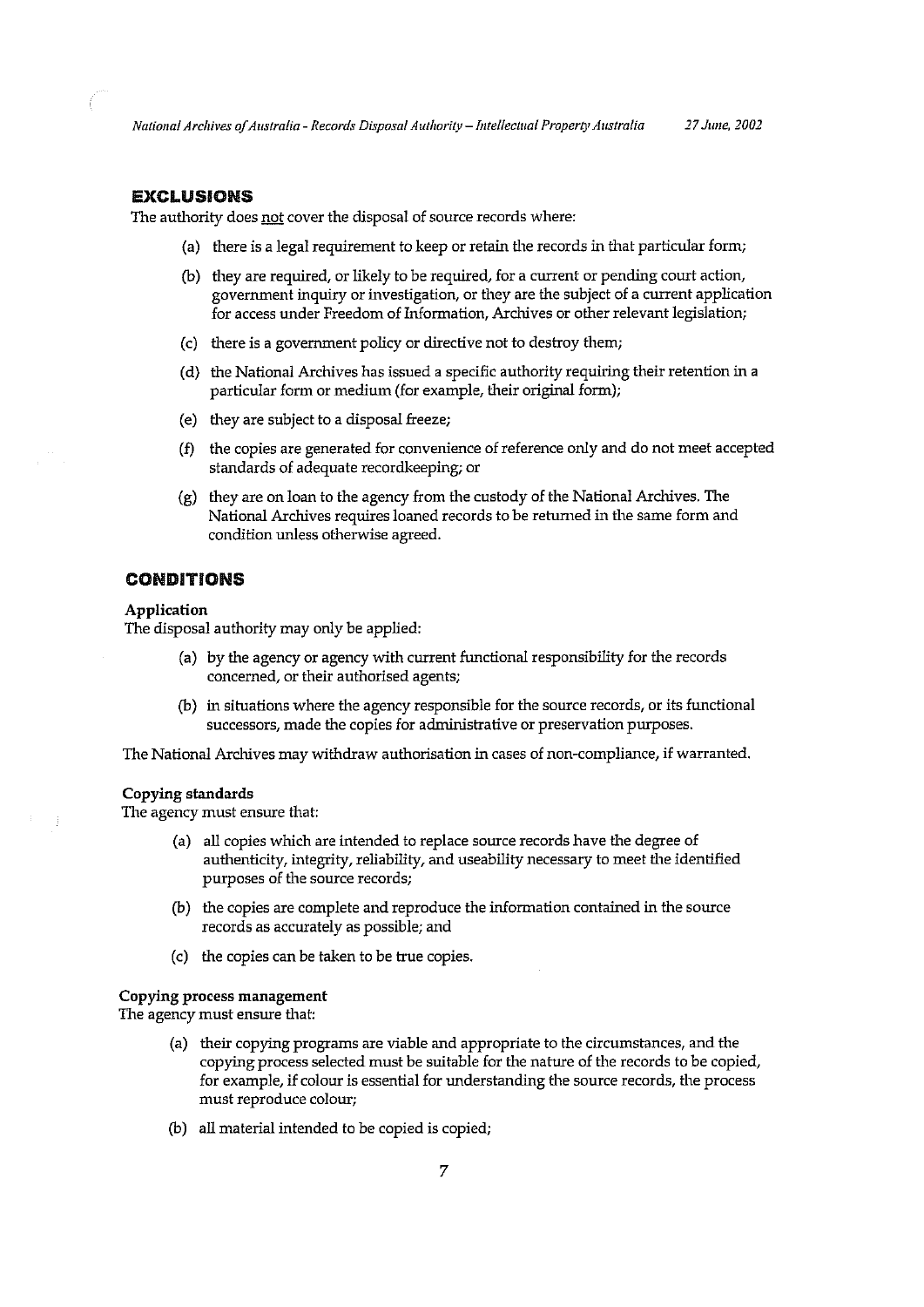- (c) there is no or minimal damage to source records during copying, such as would compromise quality verification;
- (d) adequate quality control and verification procedures are in place and applied;
- (e) errors and defects in the copies made are corrected;
- (f) editorial notes or variations introduced through the copying process are identified so that it is clear they were not part of the source record;
- (g) sufficient documentation is kept to demonstrate that the methods used routinely produce accurate and reliable copies;
- (h) documentation is kept which identifies or describes the records that have been copied. Such documentation may consist of metadata at item, file or series level as appropriate, or statements in agency policies and procedures that define the categories of records approved for or normally subject to copying.

#### Maintenance of copies

The agency must ensure that:

- (a) the copies are maintained in place of the source records for as long as required by any current disposal authority applying to the source records. (Further copying is permissible to achieve this: however, where there is no current disposal authority, authorisation must be obtained from the National Archives before the latest copies are destroyed);
- (b) the copies are captured into a recordkeeping system before the destruction of the **source records proceeds;**
- (c) the copies are kept in accordance with relevant recordkeeping standards and guidelines promulgated by the National Archives for Commonwealth use. The management of copies generated before the introduction of particular standards and guidelines should comply to the extent possible. A copy under this Authority is an official record, which should be managed to the same standards as apply to any **record;**
- (d) additional security copies, if produced, are controlled and documented so that they can be relied on in the event that they are needed.

#### **Access to copies**

The agency must ensure that measures are in place to:

- (a) facilitate public access to records in accordance with the Archives Act or other relevant legislation, including measures to restrict access to certain records where **necessary; and**
- (b) prevent unauthorised alterations or additions to the copies.

For determining access to the first and subsequent generations of copies, the dates that normally would have applied to the source records shall be used.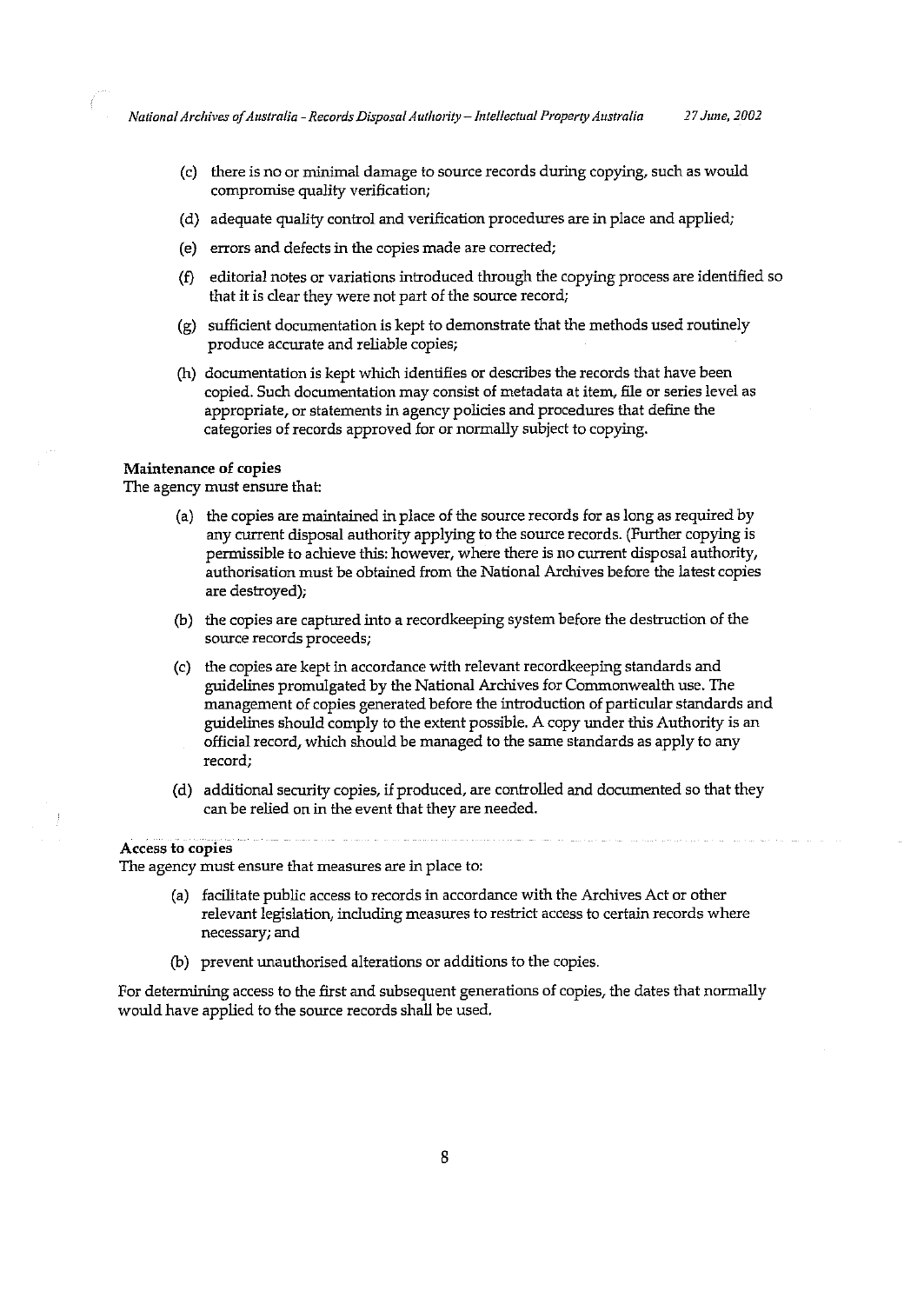#### Electronic systems and reporting

Where the copies are to be kept electronically, the agency must ensure that they have appropriate systems and strategies in place to maintain the records in an accessible condition for as long as required.

Upon written notice, agency shall, within a timeframe that is reasonable in the circumstances, provide information to the National Archives about the recordkeeping systems used, or intended to be used, in relation to the records. This information will be used by the National Archives to assure itself that arrangements for maintaining the records are satisfactory. Agency should be prepared to report on:

- (a) the type of system and equipment used;
- (b) storage media and environmental conditions;
- (c) backup arrangements;
- (d) migration strategies to new platforms;
- (e) measures to prevent unauthorised or accidental alteration;
- (f) measures to preserve record context, meaning and accessibility;
- (g) any other factors relevant to the future upkeep of the records.

The National Archives may seek full and free access to the records in agency custody, in accordance with Archives Act.

The agency will advise the National Archives as early as possible if, for some reason, it can no longer maintain the systems that support the records.

Disposal and management of source records

The agency must ensure that:

- (a) the source records are not disposed of by means other than destruction (for example, transfer outside the Commonwealth) unless such disposal is required by law, or it is authorised by the National Archives, or it is a normal administrative practice of which the National Archives does not disapprove;
- (b) where the source records are eligible for transfer to the National Archives, under National Archives custodypolicy, they are kept as they would normally have been kept in a recordkeeping system of the agency, to adequate standards;
- (c) they keep documentation that adequately identifies the types and ranges of records they destroy after copying.

The agency shall contact the National Archives if they consider that source records permitted to be destroyed under this authority are worth keeping because they possess a high level of social or historical significance or utility.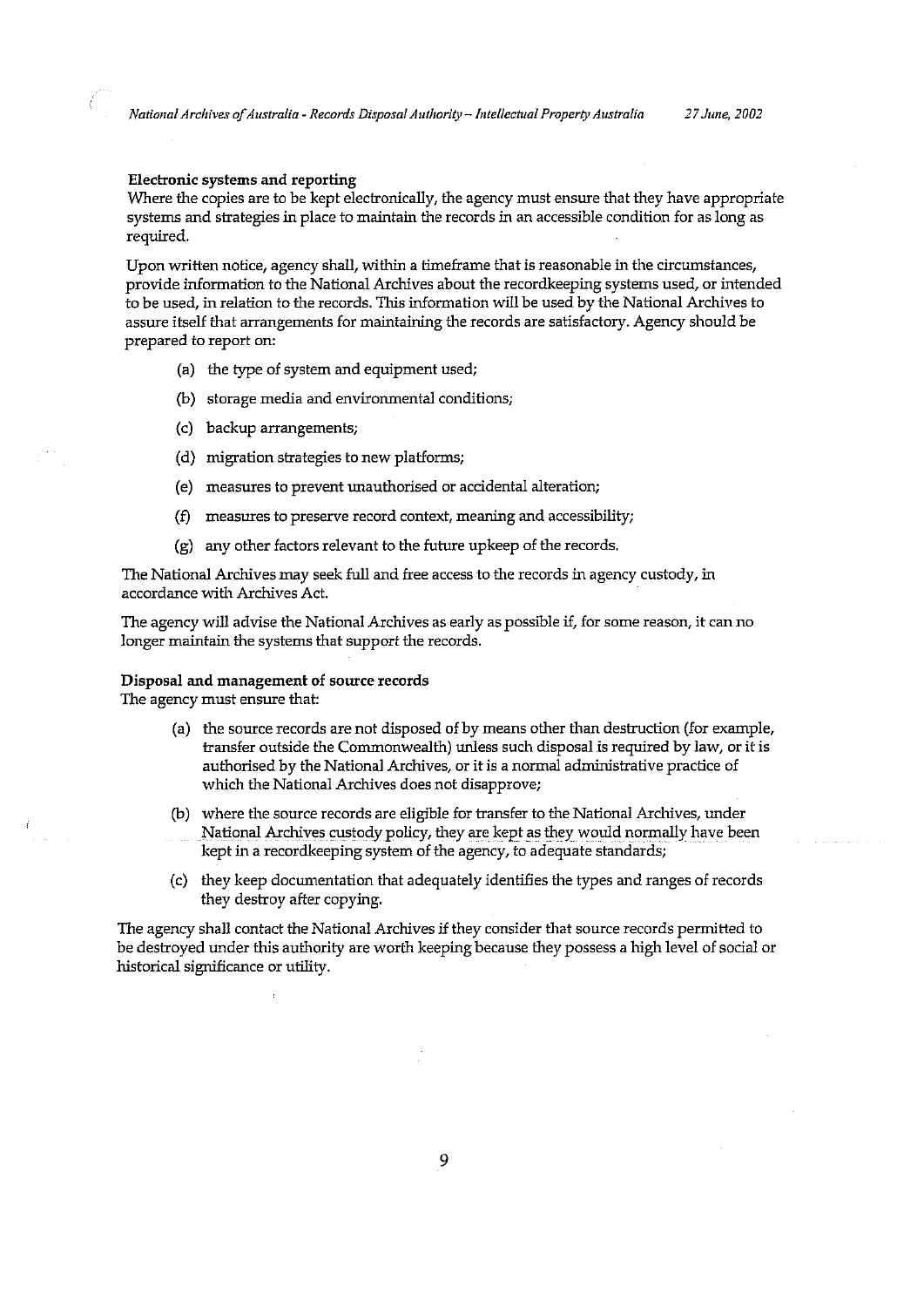*National Archives ofAustralia* **-** *Records Disposal Authority* **-** *Intellectual Property Australia 27 June, 2002* 

 $\vec{r}$ 

 $\hat{1}$ 

This page is left deliberately blank.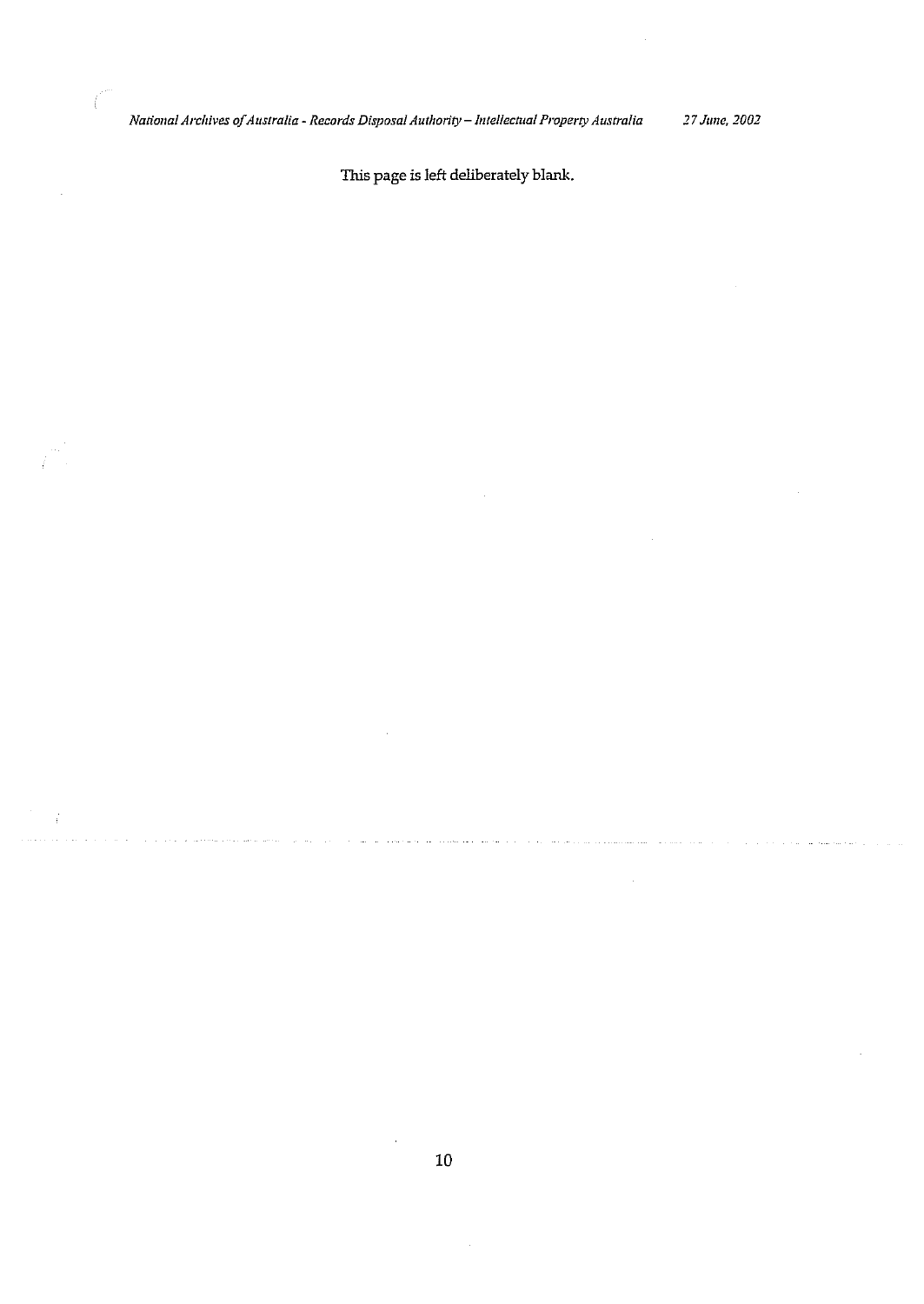## **RDA Job Number 2002104941330**

## **AUTHORISATION**

#### RECORDS DISPOSAL AUTHORITY

A RICHARD AND A REPORT OF A PROPERTY Ms Sarbjit Sidhu Desson forchom adales of Chief Information Officer ennlichtennens gegin IP Australia PO Box 2000 WODEN ACT 2606 e de la componentación de la componentación de la componentación de la componentación de la componentación de AUTHORISES ARRANGEMENTS FOR THE DISPOSAL OF RECORDS IN ACCORDANCE WITH SECTION 24(2)(b) OF Kinspolssel THE ARCHIVES ACT 1983 The authority permits the early destruction after copying of Araffikkendere source records that fall within temporary classes of NAA disposal authorities and several other categories, subject to exclusions and conditions. This authorisation applies to only the clisposal ordin records described or the authority to<br>Accordance With the disposable inorganized on the authority. The authority will apply only<br>Inchapes the CS- place with the consen dispossibion fact tenditoris decumented in the records condensed **Authorising Officer, National Archives of** Date of Issue Australia 27 June 2002  $\mathscr{O}_\mathcal{L}$ Venetia Beale Date of Amendment Director Recordkeeping Implementation **Expiry Date**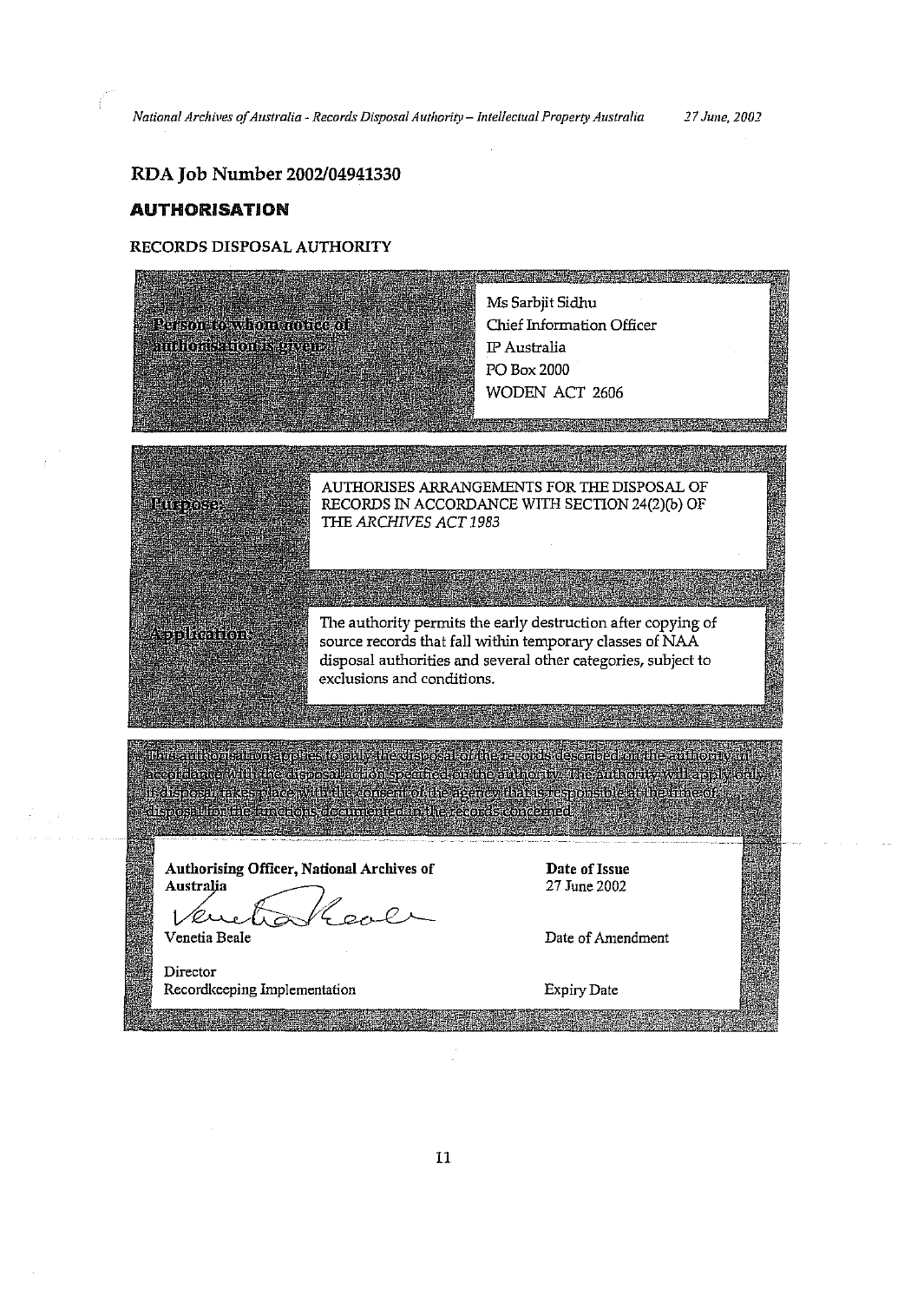## **SUPERSEDED DISPOSAL AUTHORITIES**

This authority supersedes *GDA No.* 22*for Records of Short Term Value ThatHaue Been Copied,* only in mention to the classes of records covered by this Authority.

The authority does not validate the unauthorised disposal of records carried out before the date of issue of this authority.